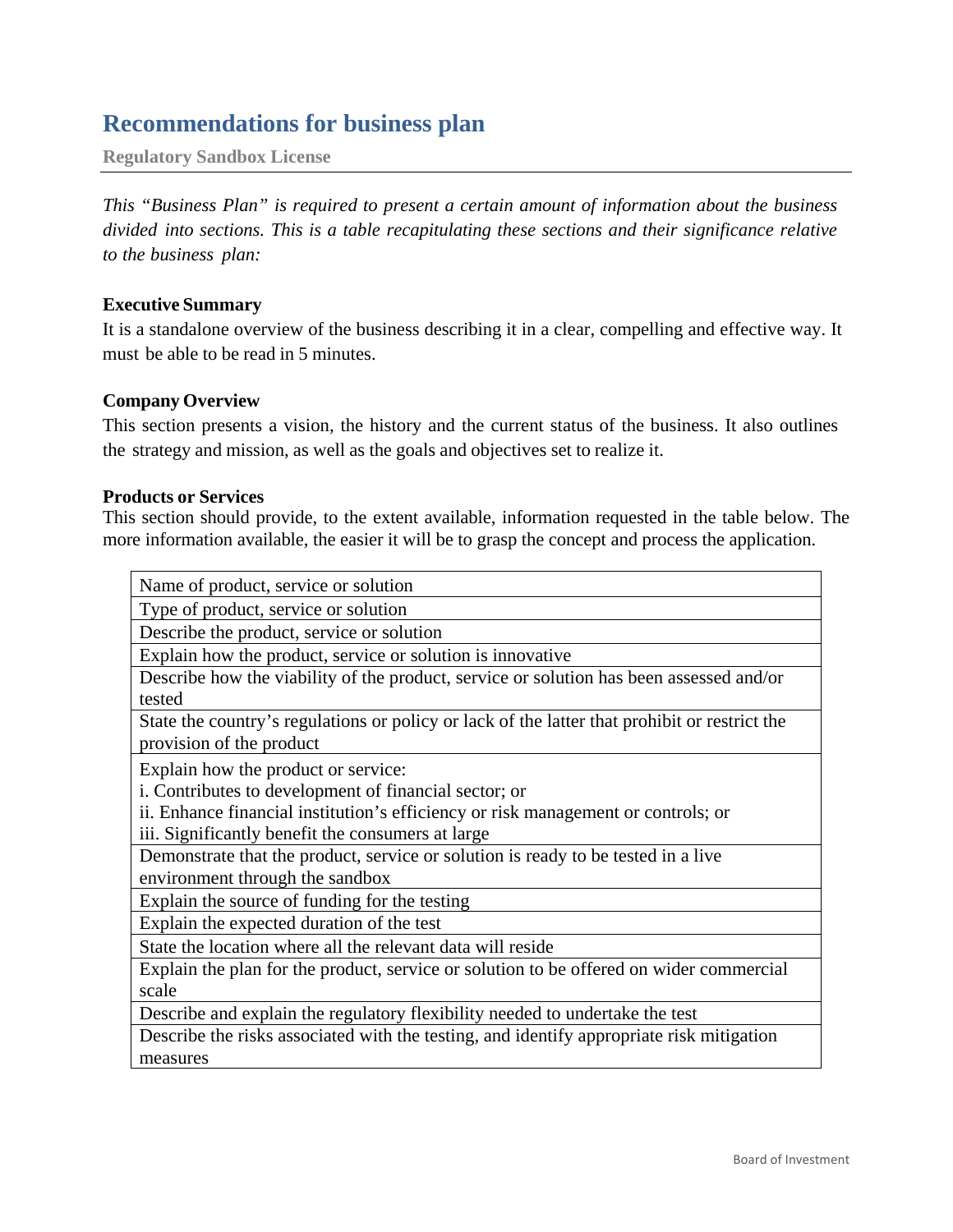# **Market Analysis**

Explains the industry trends and drivers, the target markets of the business and assesses the competitive environment.

## **Management Team**

This section presents the organizational structure of the company along with the staff needs. It also includes a presentation of the top management team, with their CVs and roles, and the team history and dynamics. This section should highlight the adequacy of the team's skills and the objectives of the business.

#### **Operating Strategies**

In this section, the operating strategies are laid out: marketing, production, R&D, personnel, administrative and financial strategies.

#### **Critical Risks**

Identifies the major internal and external critical risks (financing, market, execution…), and viable plans to address them.

#### **Cash Flow Statement**

Plans out cash flows over a projected 5‐year period, consistent with the strategies outlined above.

#### **Income Statement**

Expose a realistic and attractive income potential of the business activity. This projection has to be detailed for the first 2 years, then quarterly for years 3 to 5.

#### **Balance Sheet**

This section must include a projected balance sheet for 5 years, including working capital and fixed asset requirements and detailing the capital structure of the business.

# **Funds Required / Used**

A clear and concise presentation of the amount, type, timing and use of funds gathered. This section should present a precise timeline with figures presenting the investment plan on 5 years for the business.

*This document provides only guidelines to prepare a business plan and the preparation of the latter needs not be restricted to the proposed format.*